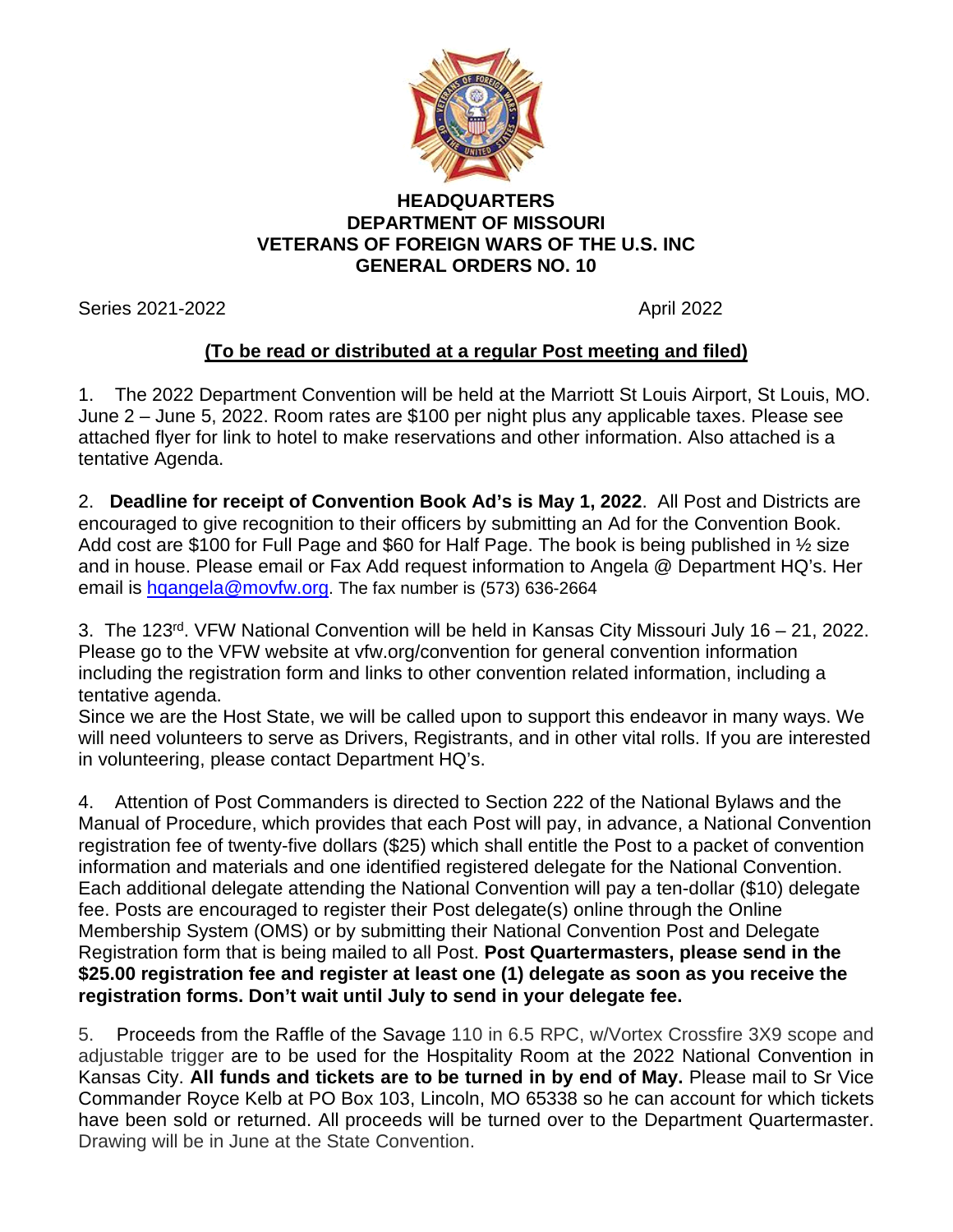6. Post Commanders are reminded that the annual election of Post Officers must be held during the month of April. Post officers shall be installed in their respective offices prior to the convening of the Department Convention. Newly installed officers do not assume their duties until the Department Commander is installed at the State Convention. Post-Election Report Forms are being mailed to Post Quartermasters with instructions that they complete the form online through the Online Membership System (OMS) or they can complete the form and return directly to National Headquarters **immediately following** the election of Post Officers but not later than June 1, 2022. **Note: If no Election Report is received you will not be allowed to vote at the State Convention.**

7. Pursuant to Section 403 of the National Bylaws and the Manual of Procedure, each District shall hold an annual District Convention for the purpose of electing District officers, such convention to be held not less than ten (10) days nor more than seventy-five (75) days prior to the convening of the Department Convention.

8. Post and Districts are reminded that sections 216, 416 and 516 of the Manual of Procedures states in part: "-----officers, elected and appointed, shall submit proof of eligibility to the Adjutant. ----officers shall not be installed or assume the duties of their office until proof of eligibility has been submitted and properly reviewed. Such proof of eligibility shall be open to and reviewed by the Commander, Adjutant and Quartermaster prior to installation to office."

9. Section 222 of the National Bylaws and the Manual of Procedure provides that delegates and alternates for the District Convention and meetings, Department and National Conventions shall be elected at a regular meeting in April. Posts are entitled to one (1) delegate and one (1) alternate for each thirty (30) members or fraction thereof in good standing in the Post as of March 31.

10. It's likely that **membership has never been more important**. As of today, March 23, 2022. the Department is at 95.58%. We **MUST** work hard if we are going to reach our goal. The weather has opened up so please set up a group and schedule a time to call your continuous members and those Comrades whose membership has expired. Don't forget about the Life Member rebate program. Anyone joining as a Life Member or upgrades to a Life Member will receive a check for 50% of their Life Member Dues from the Department Quartermaster. Make sure to notify him at  $qm@movfw.org$  so he knows to mail you your rebate check. The Council voted a specific amount of money for this program so when it runs out the program will end so don't delay in letting your members know about this program. Email or call the State Quartermaster if you have questions. The 50% rebate does not apply to Legacy Life but the \$45 incentive still applies

## 11. **New / Reinstated Membership Grant Initiative for VFW.**

Effective January 1, 2022 every VFW Post that signs up and submits full membership dues\* for each member will receive a grant based on the type of membership submitted while funds are available. Please see attached from Dan West, Assistant Adjutant General, for full details

12.Commander Jim Nail sends Congratulations to all of the Commanders, Quartermasters, and Membership Chairmen who have achieved 100% membership.